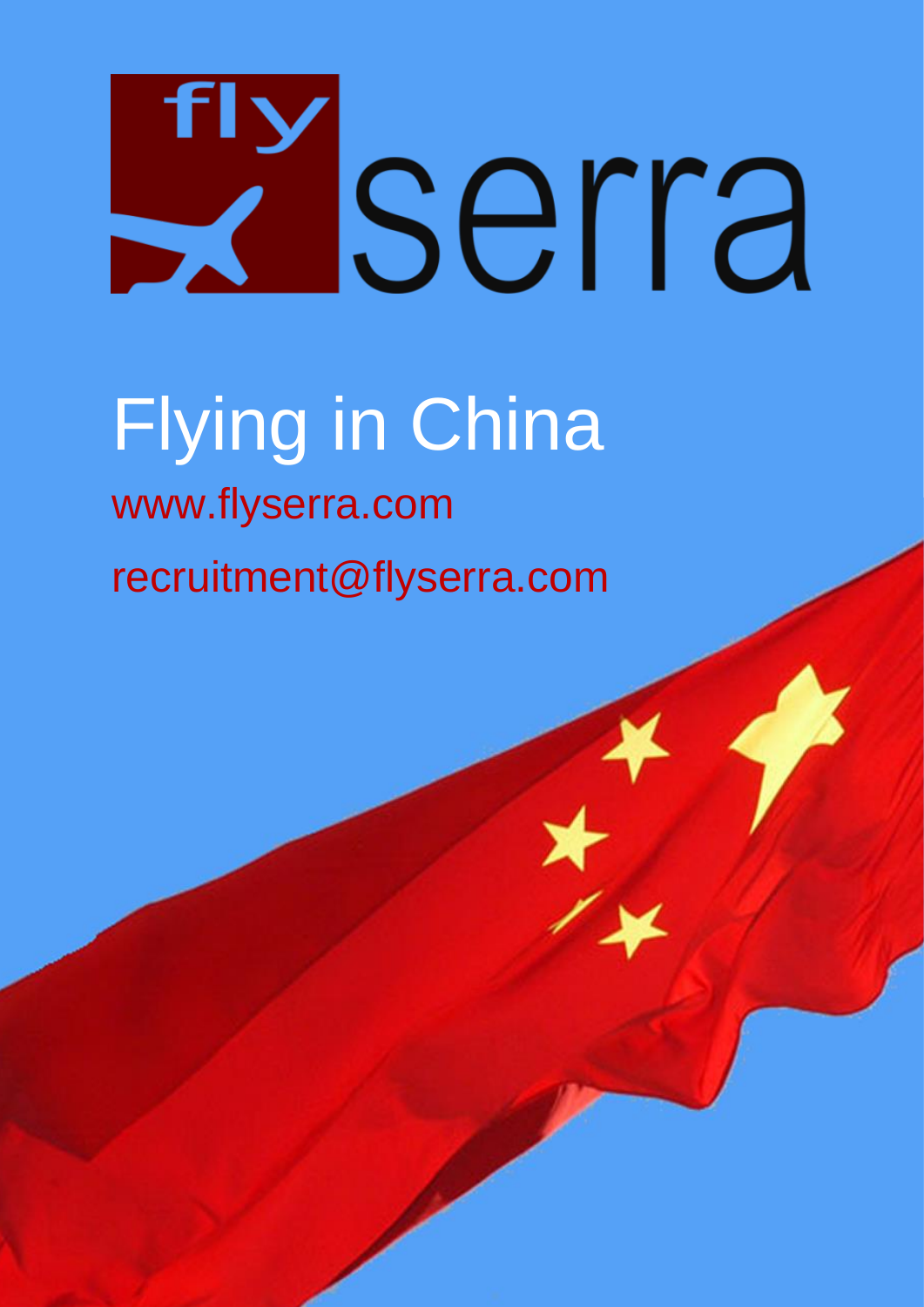# Flying in China

As a potential applicant, knowledge is truly your trump card to a sound and successful future when choosing to relocate your skills from one employer to another.

The aviation cultural difference between Western countries and the East is one which should not be ignored and should be understood prior to making a move. Failing that, you could be a very unhappy pilot in the East if you expect things to be "like at home". The differences are notable and understanding these and preparing for these will ensure you make a sound choice for your future, not only, but this understanding will ensure that you go into your new direction with a clear understanding of what is expected of you.

Undoubtedly Chinese airlines are currently the financial future of the airline pilot as the Chinese airline industry is blossoming beyond its own capability with a serious need for skilled and experienced manpower. This phenomenon gives rise to a seemingly never ending competition between the airlines to outbid each other in order to secure experienced pilots needed to aid in the growth of the airlines.

The intention here is not to discuss the difference in flying techniques or the nature of operations as it is felt that a pilot would adhere to the requirements of the company paying his or her salary as long as that requirement is legal and safe.

Notable however, is the screening process normally employed as well as the time span required to reach these positions. Let's first look at the screening process and then a little more about general flying.

# From the application to your first trip

The process from application to actually flying in China can be a lengthy process in comparison to that found in most Western airlines. Due to the strict controls required by the CAAC and the entire process, depending on the airline of choice, the process can last from 3 months to over 1 year and one should be well prepared for this.

**flySerra** believes that openness and knowledge about what you are going towards are crucial to ensuring not only that you get the position you desire but that a good and sound relationship between you and your employer will be formed due to it starting on understood and fair terms.

**NOTE:** at this point the pilot needs to understand a very interesting dynamic which is employed in this environment:

- 1. Pilots are handled in a similar manner to football stars in China. This means that you are owned as a commodity and changing "clubs" is almost impossible unless your club manager lets you go. Changing companies is not your decision;
- 2. Simply put choose well where you want to be as the competitive nature of the environment means that should you resign from one company before contract completion, your paperwork could be withheld as long as possible to ensure that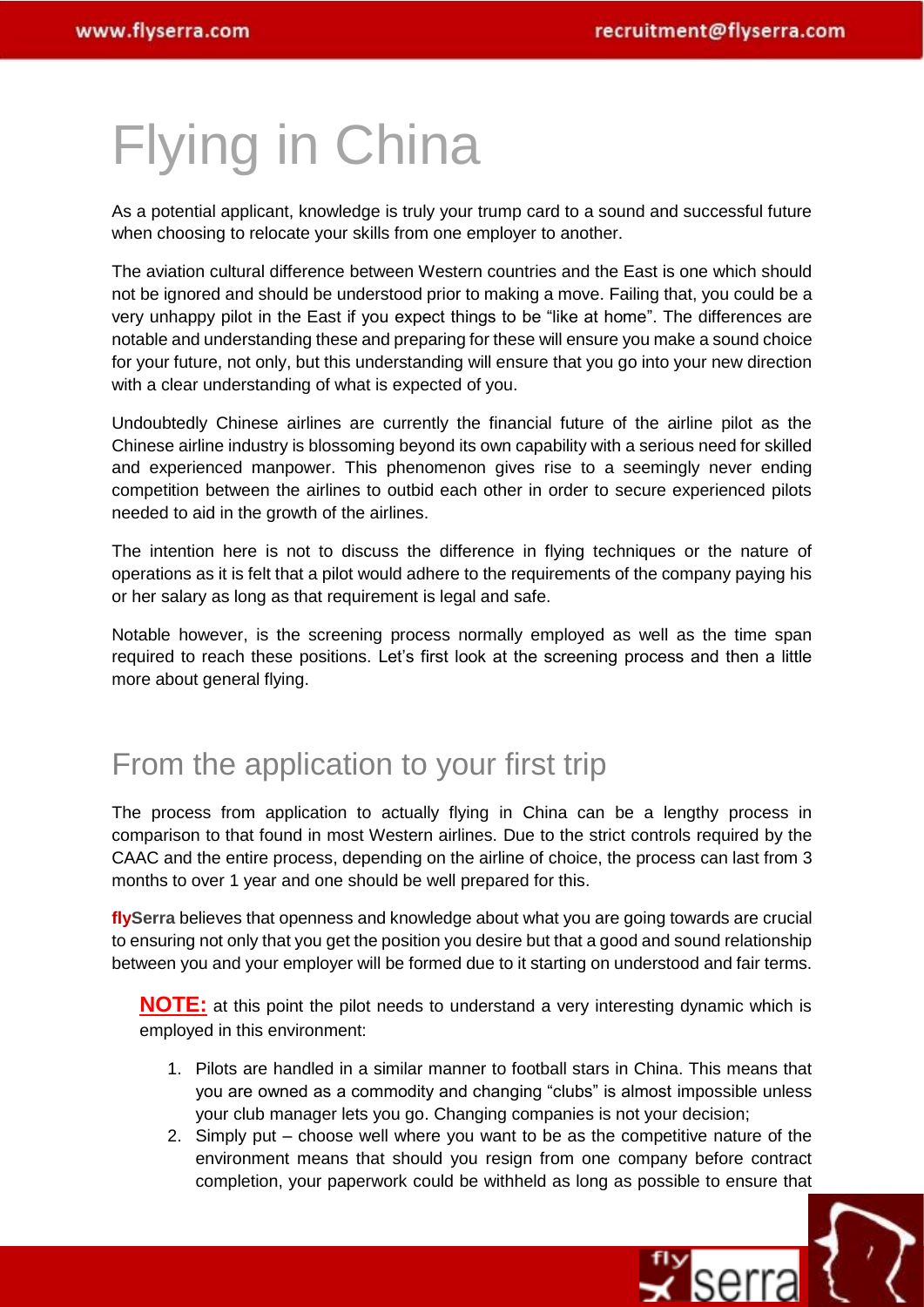the other companies cannot use you. Thus, if you are expecting to simply go check out one company and then move onto another, you need to understand that that is not the case in China. You need to commit;

3. Once you embark into recruitment with one company, you are pretty much defined to remain with that company. Average document releases have taken from 3 months to over 2 years.

Choosing the company you want is vital due to the above reasons as changing companies is very very difficult if not nearly impossible.

You should get the following documentation ready:

- 1. Your CV copies and scans
- 2. Passport copies and scans
- 3. License copies and scans
- 4. License verification letter (with your CAA in most cases to be notified)
- 5. Medical copies and scans
- 6. Logbook (last 3 pages) copies and scans
- 7. A police clearance record (valid and not expired)
- 8. A letter from your last employer confirming you flew there and how much (if you are currently flying and do not want to inform your employer, a previous one will suffice or even just a proof of employment – you could say this is for other purposes such as a loan)
- 9. Any other substantiating document you deem necessary
- 10. Where documents are not in English, you will need to have these translated at your expense in English or Chinese

Once your basic documentation has been screened, you will be invited for your first trip to China during which you will generally do the following:

- Write an ATP exam:
- Undergo a simulator company check ride;
- Undergo a CAAC medical.

During this phase, the company will decide whether they want your services or not. The time frame from first submission to the completion of the first trip can be from 1 month to 3 months subject to when the ATP exam and simulator check can be arranged. The medical is quite flexible and regularly available. However, if you want to ensure that all 3 checks can be carried out, you should budget at least 10 days in China.

Costs are generally borne by the companies and tickets to bases from which you can commute as well as the taxes you pay are to be refunded when possible. However, most companies only refund economy tickets and you need to clarify the ticket price with the company prior to purchase on most occasions i.e. get approval.

**NOTE:** you will be required to obtain a VISA for this trip after receiving an invitation letter from the airline. Generally this will be a 3-6 month single or double entry VISA.

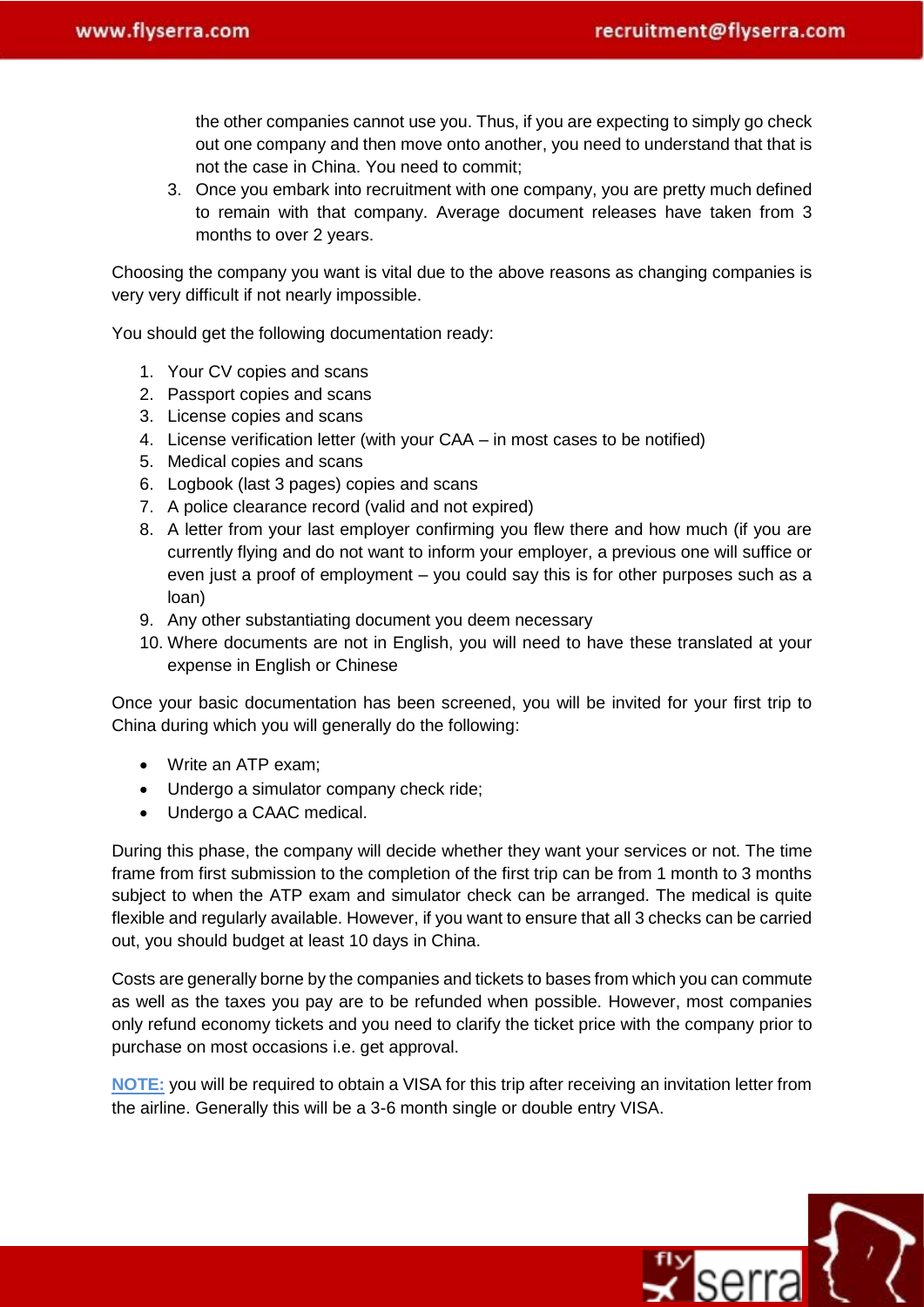**TIP:** It's a good idea to check with the local Chinese Embassy and confirm how long it will take to get the visa and whether any additional supporting documents might be needed required.

#### **The ATP exam:**

This exam is based on one question paper for which the company will supply you with a database which will cover about 50-60% of the actual exam. Thereafter, you need to understand that the exam is pretty much in line with FAA exams and thus your FAA or similar materials will assist greatly.

It is however important to realise that the level of English offered during these exams is at most, challenging. It is not abnormal to find translated questions which make little sense and thus the database which companies offer is very crucial in passing this exam. From these databases that you receive, the parts on Chinese Air Law (Regulations) carry the most weight with around 55-60% of the exam content being based on Chinese Air Law.

The remainder of questions will handle Boeing and Airbus performance (it doesn't matter if you are rated or not; mostly graphs based) as well as on basic performance diagrams just like in the FAA and JAA exams. The pass mark is 80%.

The exam is written in a computer centre, under camera surveillance and is in the format of multiple choice questions. Everything you need will be supplied to you and you cannot use your pathfinder or other devices but simply use the on screen calculator provided.

The CAAC will afford you two chances to pass this exam with your second attempt not being before 28 days after your first attempt thus the time of screening can be extended in this case. Your results will be valid for 2 years to allow for sufficient screening periods.

Like everything else in China – always keep a copy! Keep a copy of your results and guard it jealously.

#### **The company simulator check**

You will undergo a simulator check which is generally based on multiple failures and maximum pressure to see how much you can handle.

This means lots of coloured lights and many checklists and you just have to cope. There does not appear to be much structure in the checks other than getting through as much work as possible in order to assess your abilities. The highest scoring and most assessed exercises include:

- Single engine work this is very important in China as it is taken as the measure of your handling ability;
- Soft landings within the following limits, again crucial:
	- $\circ$  Touchdown no greater than 1.6g:

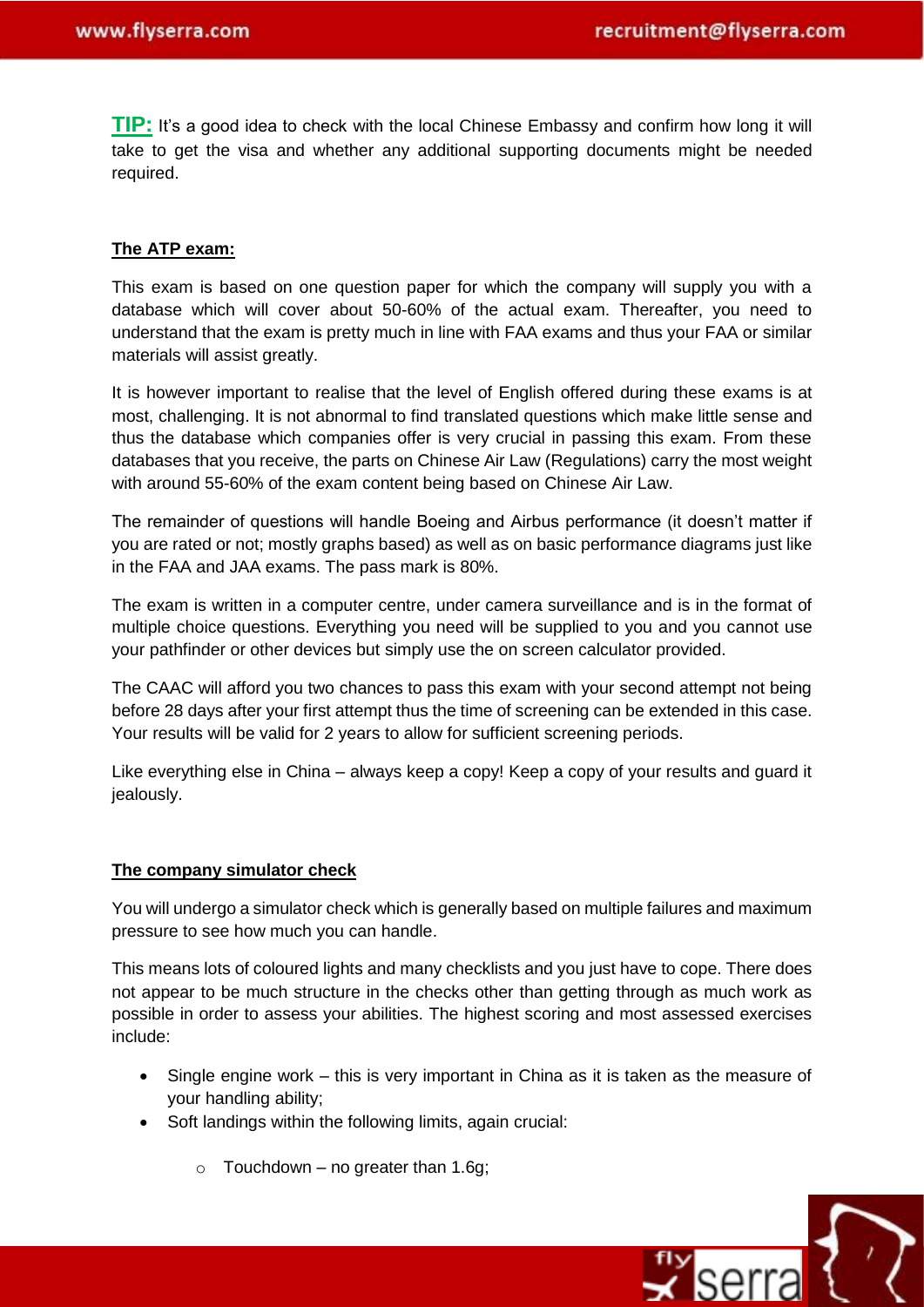**x** serra

- $\circ$  Touchdown distance not less than 300m and not greater than 750m;
- $\circ$  Touchdown horizontal distance not greater than 5m from centre-line;
- Single-engine, no FD, manual, RVR 550, ILS, max crosswind approach this specific exercise is seen as the centre point of a captain's ability to fly the aircraft and is very important in China;
- Emergency descent remember in China you must deviate 6 Nm to the right of track and the rest is pretty much the same as anywhere else;
- Maximum crosswind visual patterns self-explanatory.

If you can do the above and handle multiple failures and checklists, then you are pretty much there and understand what is needed of you.

On passing a company simulator check in China, your next obstacle would be the CAAC check but it means the company has now decided – they want you!

#### **The CAAC medical**

Your first medical in China can be quite daunting as it is practically a first military medical check for selection. This means that: everything but everything is checked.

Normally this will take around two days and you will even get to enjoy an MRI scan of your head. This naturally has benefits as you can take the picture back to your spouse to prove that there is definitely something happening in there but of course, if not, I would suggest you do not as that could be disastrous!

If you have any medical condition that you think may affect your results you should let your agency know so that you can be guided into providing whatever relevant medical record or certificate might be necessary in that case prior to the medical. Pilots who use eye correction (spectacles) must use these in their medical and also bring their second pair and prescription along with them to the medical screening. Herewith a list of items that will be assessed over a two day period:

- Blood test
- Urine test
- Heart: carotid arteries, B-ultrasonic, Cardiac ultrasound
- ENT: Hearing and Valsalva test, sinuses (no polyps), throat
- Ophthalmology (eyes): a standard aviation eye test
- Blood: two test tubes will be drawn and tested for Ph and all contents, blood pressure will be checked and the CAAC standard is 140/90
- Internal medicine examination: inclusive of ultra-sound check
- Surgery examination
- ECG: stationary and after a running exercise
- EEG: in rest position
- X-rays: these are of the chest and pulmonary areas to check for Tb
- Finally MRI & MRA (usually of the head).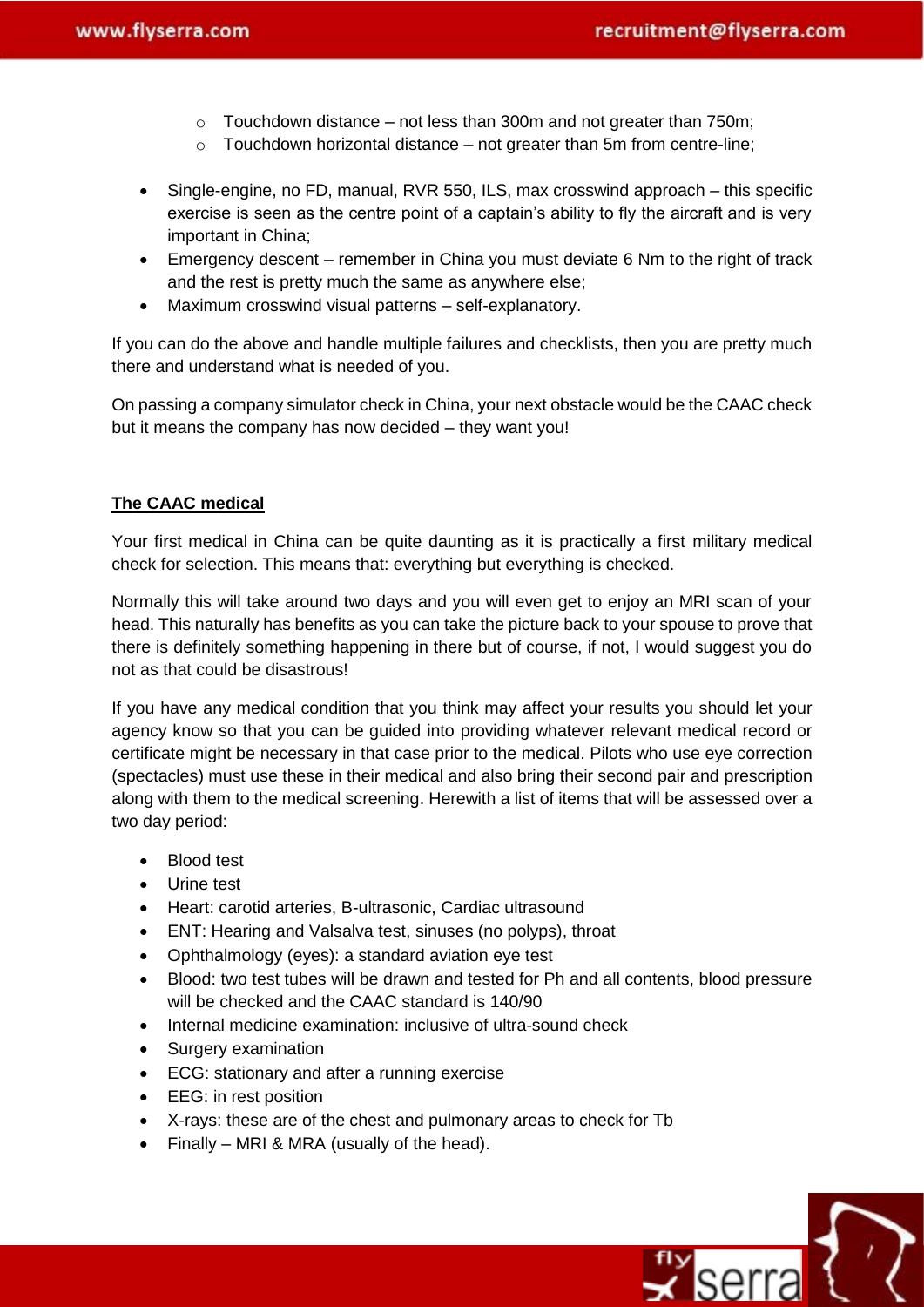It is a long two-day stint and you are advised to be as comfortable as possible. As always lots of good rest and do not fool yourself that alcohol and other substances will not be found. Prepare well as you will get a second chance but only if something small and semi-insignificant is found. Transgressions e.g. drinking equate to an immediate dismissal of your candidacy.

## Time for the second trip

With the above battles successfully won you will move onto your second trip which is primarily based on the CAAC check and if it could not be organised the first time, the ATP check.

#### The CAAC Check

**NOTE:** Here you need to realise something very important. If you fail this check, you get one more chance depending on your performance but if you fail it outright or for the second time, you can never ever fly in China again. The reason is simple; they, the CAAC determine whether you may fly in China while the companies carry their own check out only to have to ask the CAAC if you can fly in China.

This check will last +/-2 hours per pilot or 4 shared hours. The CAAC check is quite standard but can always vary depending on the examiner that you receive. The format is similar to the company check but generally the CAAC test fewer items making it somewhat more structured, however the same items carry as much weight as in the company check. A CAAC check captain, a company captain and an interpreter will be present.

The profile will be provided to you prior to the check but it is suggested that you sharpen your operational procedures knowledge. A typical profile would be similar to:

- 1. Start with a start malfunction;
- 2. Reset, taxi and take-off in min visibility conditions;
- 3. Immediately encounter wind shear;
- 4. Immediately thereafter have a TCAS event while also experiencing a system's failure;
- 5. You will always end-up doing an emergency descent! So expect to lose everything related to pressurization;
- 6. Emergency descent;
- 7. Straight into three stalls: from S&L, on base, on the ILS glideslope (unlike most western schools of thought the emphasis here is to keep flying the approach unless you're under 1000 feet and not stable;
- 8. Non-precision approach with go-around into the pattern (mostly manual);
- 9. Return for landing with an evacuation following some failure;
- 10. Reset for take-off, min visibility again;
- 11. Low speed abort;
- 12. Reset, take-off, failure with severe damage or fire;
- 13. Return for a single-engine, no flight director, manual, minimum RVR, maximum crosswind ILS;
- 14. Land;

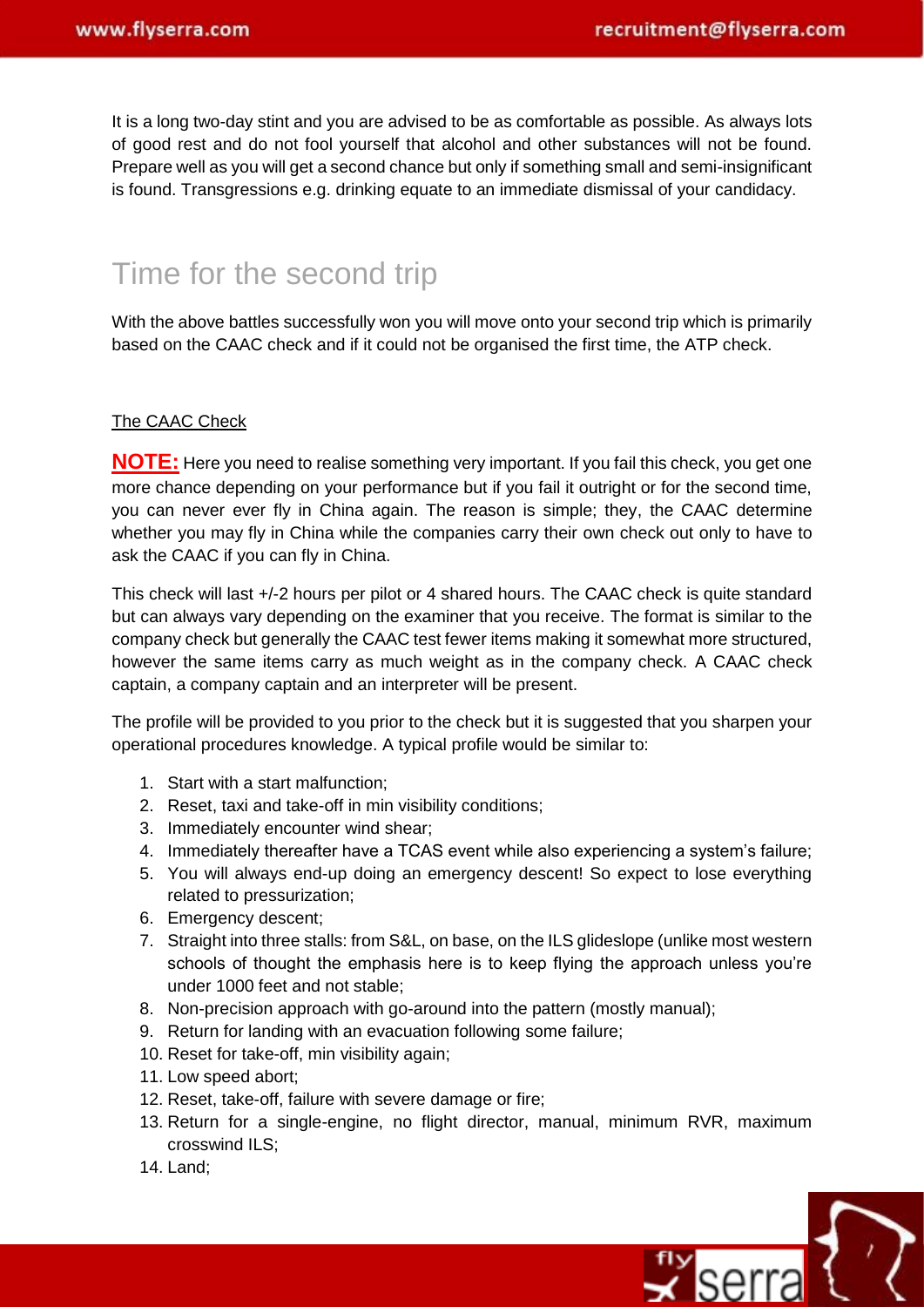Reset and take-off again, major system failure e.g. total hydraulic failure, jammed controls, etc.;

- 15. Return to land with a manual ILS;
- 16. Reset, take-off and fly minimum 2 x maximum crosswind visual patterns.

And that is about that. Now you have to realise that this generally happens in 2  $\frac{1}{2}$  to a maximum of 3 hours meaning that there is a monstrous amount of rushing and resetting and load sharing to make it fit. At most, you will never have the time to settle and handle things in a slowed down structured way. An interpreter will always be present.

It's all about pressure and that is what you need to be ready for. As with all other sim checks, it is time for your best suit even though examiners have been known to attend with "uniforms" ranging from jeans and t-shirts to suits to uniforms. You should present yourself well as these examiners can make or break your aspirations entirely.

The checks are generally subject to the availability of examiners and if you are serious about flying in China it is suggested that you never postpone an opportunity for the CAAC check when it arises as you may never catch that train again.

### What now?

After this, depending on company specifics, will follow the lengthy process of completing the paperwork: residence permits following Z Visas and more, including the always present background checks. The Z Visa is a one entry Visa which allows you a single entry for the purpose of obtaining a residential permit.

Your CAAC license and company ID cards will also be arranged during this period and this phase can consist out of 1 long trip or a couple of trips and can last from 1 to 4 months.

Undoubtedly there is one piece of advice: be patient and be tolerant. Things take time in China and they will, whether you throw a tantrum or not, run their course in the end.

The Chinese are extremely helpful and keen to achieve their work goals. If there is one thing you could never say about anyone in China is that they might be lazy. You will meet some of the hardest working people you have ever met in your life and this will be expected of you too. However, you could also meet much internal resistance due to salary differences.

Part of the adjustment you must make is that in western based airlines, the pilots create unions and other similar instances. In western airlines it is all about the rule and not making exceptions which could create a prerogative while in China it is very much the opposite. One pilot recently joked that "everything is possible in China" and that is generally true as constant negotiation from individual to company can be expected. Unions do not exist.

People will always be ready to help you and will always listen however, you need to understand that you are going into a country where the language and culture differs enormously from a western one and your use of English should be clear and careful to prevent unnecessary misunderstandings; your cultural tolerance will need to be a priority.